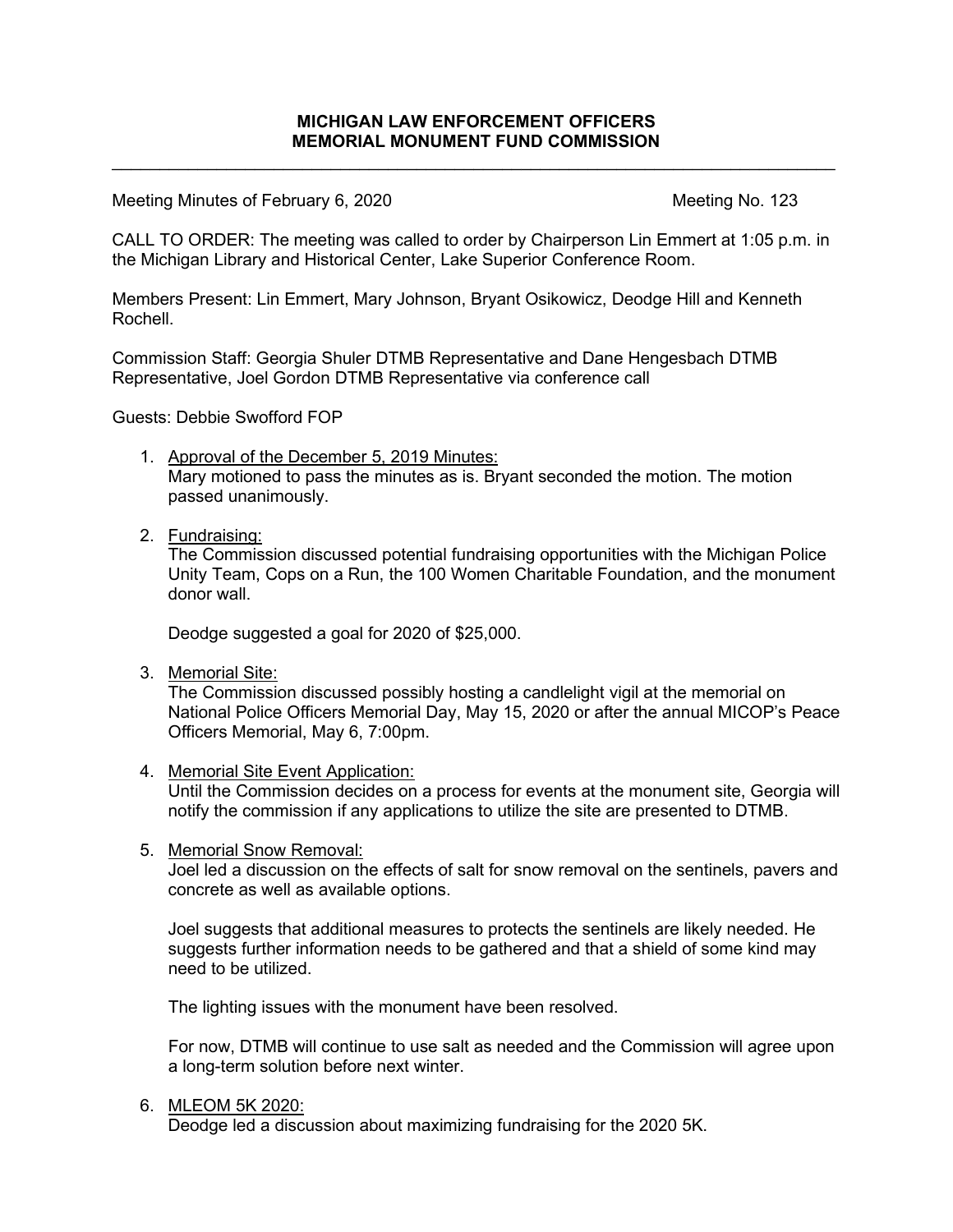Planning and promotion for the event needs to start now. Deodge recommends keeping the same weekend as previous years: June 28<sup>th</sup>, 2020 (the fourth Sunday in June). The Commission also discussed possibly aligning the event with Cops on a Run to increase attendance.

Currently, Deodge would like assistance typing up a notification to the local homeowners and businesses on the route, procuring insurance, and sourcing a business for t-shirt design.

The Commission has t-shirts and winner's metals left over from last year's event.

Georgia will email the Commission members the current event application for this and other potential events.

#### 7. Financial Statement:

Dane led a discussion about construction related expenses.

Joel advised the Commission that there were a couple purchase orders related to construction that may need to be reexamined in spring.

Dane delivered an up-to-date financial summary and list of current donations.

Dane inquired if the Commission was going to continue utilizing their credit card machine for processing donations or if it is no longer needed.

#### 8. MLEOM Legislation:

Lin led a discussion of bill #321 which was currently with the House of Representatives, the current number of names that would be added to the memorial, and probable costs if the bill passes.

Mary led a discussion about how the bill may widen the donor pool for the monument.

The meeting was adjourned at 3:15 p.m.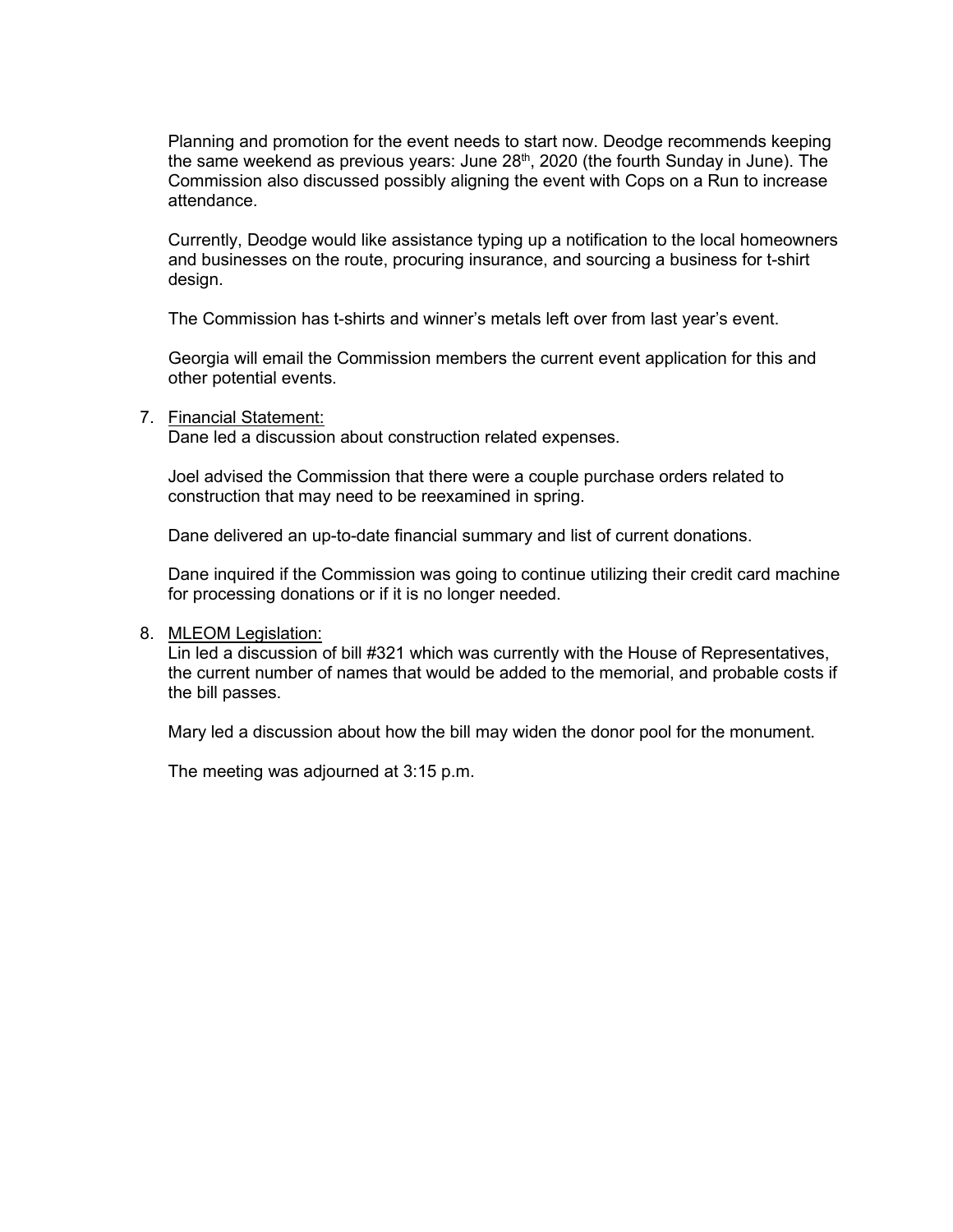$\_$  , and the set of the set of the set of the set of the set of the set of the set of the set of the set of the set of the set of the set of the set of the set of the set of the set of the set of the set of the set of th

Meeting Minutes of March 5, 2020 Meeting No. 124

CALL TO ORDER: The meeting was called to order by Chairperson Lin Emmert at 1:03 p.m. in the Michigan Library and Historical Center, Lake Superior Conference Room.

Members Present: Lin Emmert, Mary Johnson, Bryant Osikowicz, Deodge Hill, Katy Sherwood, and Kenneth Rochell.

Commission Staff: Georgia Shuler DTMB Representative and Dane Hengesbach DTMB Representative

Guests: Debbie Swofford FOP, Sgt. Chris Gerard MSP Legislative Liaison, and Alex Cousineau DTMB

- 1. Approval of the February 6, 2020 Minutes: Mary motioned to pass the minutes as is. Bryant seconded the motion. The motion passed unanimously.
- 2. MSP Legislative Liaison:

Lin led a discussion where Sgt. Chris Gerald listened and discussed the Commissions financial and space concerns about the pending legislation that would impact names to be added to the memorial.

Sgt. Chris Gerald suggested he could attempt to assist Lin in getting an opportunity to speak about her concerns.

- 3. Financial Statement: Dane provided an up to date financial statement.
- 4. Memorial Service:

The Commission discussed providing the memorial site as an option for annual MICOPS candlelight vigil.

5. Fundraising:

Deodge led a discussion about what is needed for the 5K run this year including event insurance, shirts, portable toilets, and water bottles.

Debbie led a discussion of other potential fundraising opportunities including pairing the 5K run with Cops on a Run.

6. Events Process:

Lin led a discussion of options for an events process for the memorial. The Commission decided to use the current, in-place, DTMB events process for the time being.

7. Term Limits:

A list of Commission members with terms ending in June of 2020 was shared.

The meeting adjourned at 3:23 p.m.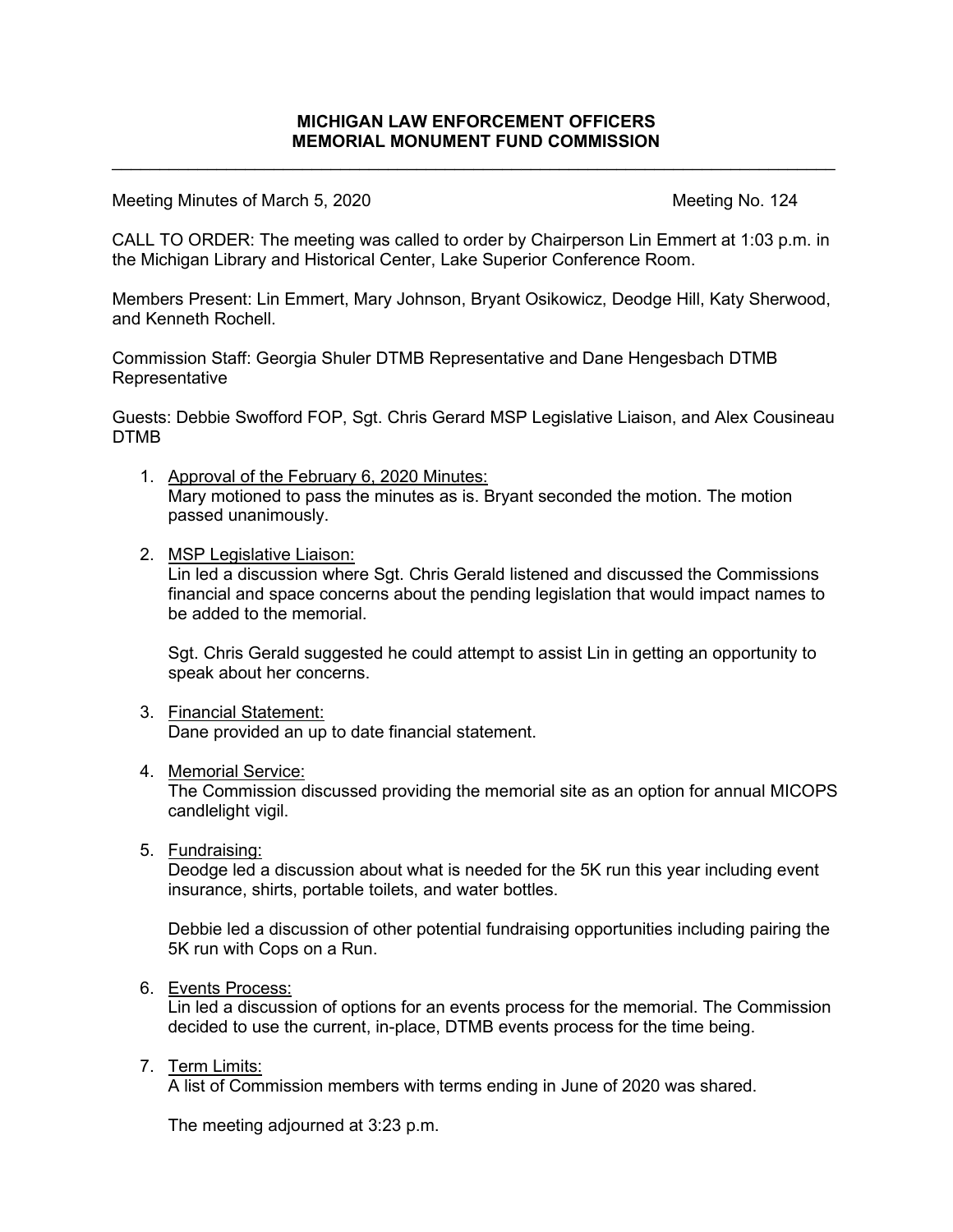$\_$  , and the set of the set of the set of the set of the set of the set of the set of the set of the set of the set of the set of the set of the set of the set of the set of the set of the set of the set of the set of th

Meeting Minutes of May 7, 2020 Meeting No. 125

CALL TO ORDER: The meeting was called to order by Chairperson Lin Emmert at 1:02 p.m. in a virtual Teams session.

Members Present: Lin Emmert, Mary Johnson, Bryant Osikowicz, Deodge Hill, and Kenneth Rochell

Commission Staff: Alex Cousineau DTMB Representative, Dane Hengesbach DTMB Representative, and Joel Gordan DTMB Representative

Guests: Kathy Cole and Debbie Swofford FOP

1. Approval of the February 6, 2020 Minutes: An amendment to the February 6, 2020 minutes was made. The spelling of Sgt. Chris Gerard's name was corrected. Ken motioned to approve the change. Mary seconded his motion. The minutes passed unanimously.

Mary motioned to pass the minutes as amended. Ken seconded Mary's motion.

2. Financial Statement: Dane provided an up to date financial statement.

There have been a couple credit card donations.

\$9,200 donation from Midland Area Community Foundation/Tigers is still not showing up. Dane will follow-up on this item.

There will be some construction and utility costs yet to come.

3. Monument Maintenance:

BOD will clean salt residue off of the memorial in the spring.

Some of the monument pavers are discolored. The Commission is still considering options to address the issue.

#### 4. National Police Week:

Alex will see if BOD can have the flags at half-staff for police week.

The event scheduled for May 15<sup>th</sup> must be cancelled due to COVID 19.

Kathy Cole will reach out to local law enforcement departments to see if an alternate to the event can be coordinated.

5. Legislation:

Senate Bill #321 is with the Michigan House Judiciary Committee. The Commission agrees to not engrave any names at this point until they know the direction of the bill.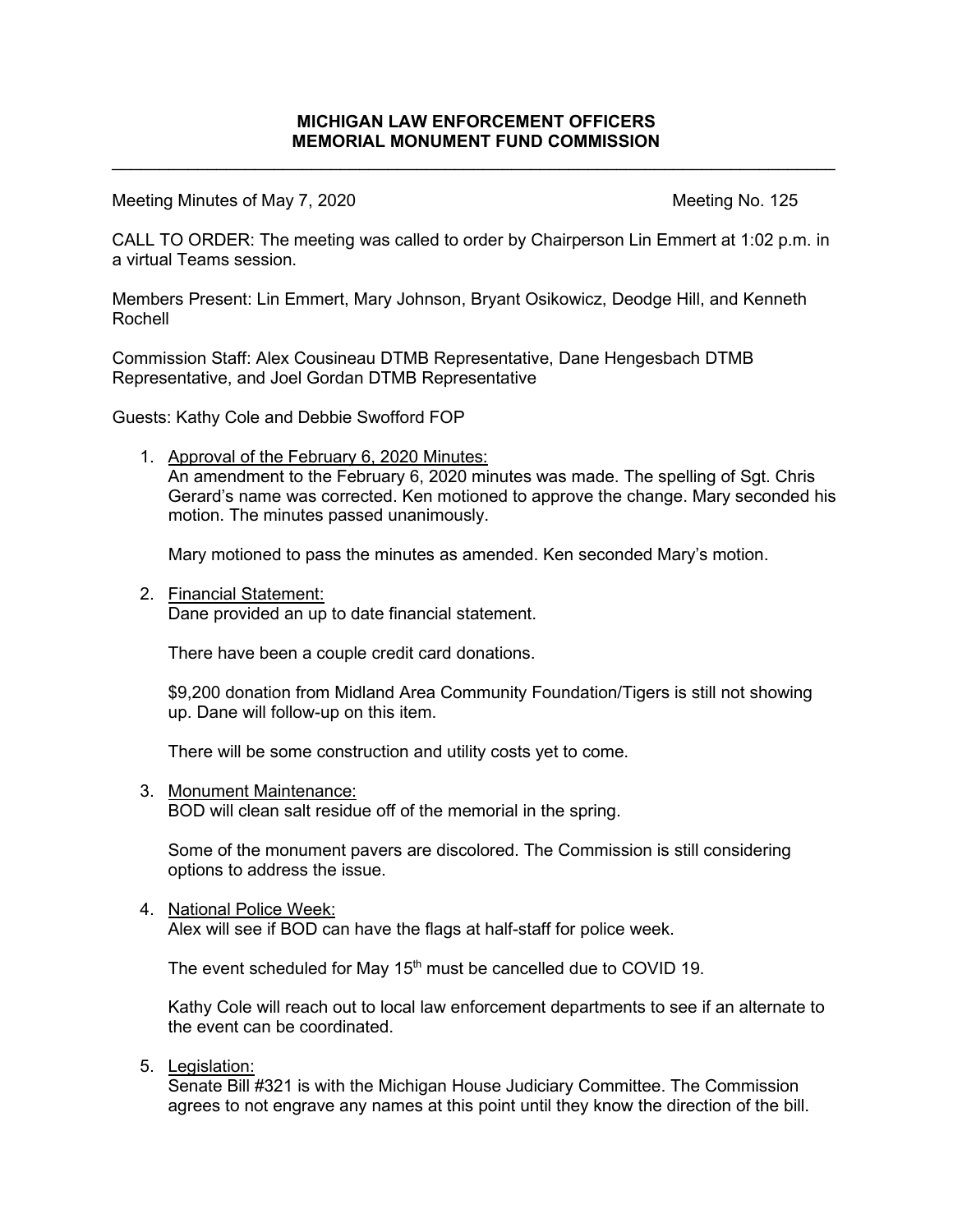# 6. Fundraising:

The Commission has a goal of raising \$25,000 in donations for 2020.

The MLEOM 5K was cancelled due to COVID-19. Deodge led a discussion on whether to reschedule the 5K for fall or to host a virtual run instead. T-shirts and banners could be mailed to the participants.

Cops On A Run has been re-scheduled for September.

Meeting adjourned at 2:14p.m.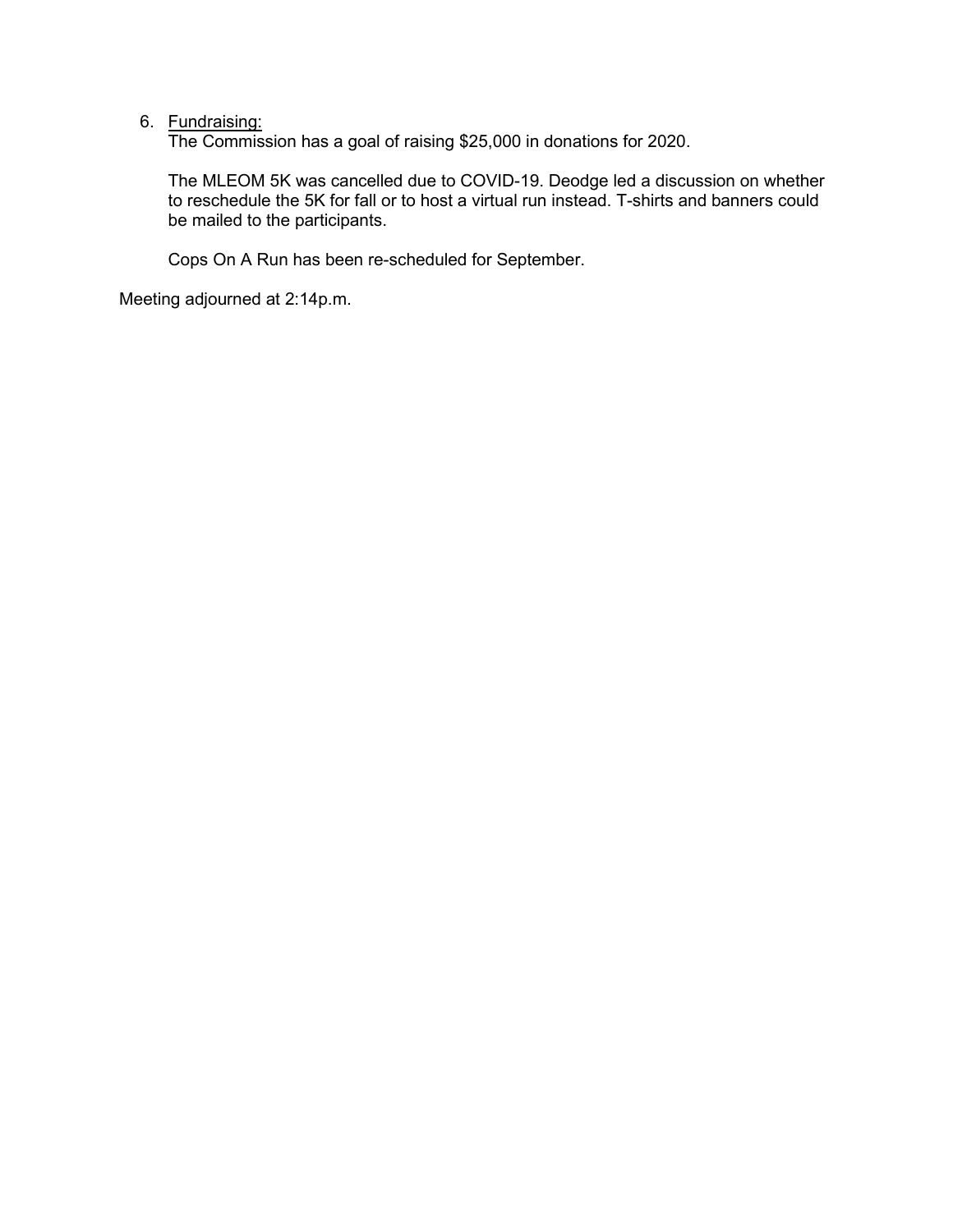$\_$  , and the set of the set of the set of the set of the set of the set of the set of the set of the set of the set of the set of the set of the set of the set of the set of the set of the set of the set of the set of th

Meeting Minutes of July 9, 2020 Meeting No. 126

CALL TO ORDER: The meeting was called to order by Chairperson Lin Emmert at 1:03 p.m. in a virtual Teams meeting.

Members Present: Lin Emmert, Mary Johnson, Deodge Hill, Kenneth Rochell, & Katy Sherwood.

Commission Staff: Joel Gordan DTMB Representative and Georgia Shuler DTMB **Representative** 

Guests: Debbie Swofford FOP

1. Contract Modification:

Joel presents the contract modification to the Commission in the amount of approx. \$16,000. No exact number is presented.

Joel will look over the current contract for any available funds that can be reallocated toward the contract modification. Lin proposes a motion to approve an allocation not to exceed \$17,000 to cover the cost of the contract modification. Katy seconded the motion. The motion passed unanimously.

Joel has received a sketch from David Milling for an amendment to the sentinels to better protect them from winter salt damage. Joel will get a figure for the additional cost and then the amendment can be voted on.

2. Monument Maintenance:

Jerry Keeder gave an update on the state of the site and monument including some concrete that needed repair, a frame on a light fixture that needs replacing, and some shrubberies that will need replacing.

Metering for electric and irrigation, separate from the Veterans Memorial Park Commission, through the BWL, is underway.

- 3. Approval of the May 7, 2020 Minutes: Deodge motioned to pass the minutes as is. Kenneth seconded the motion. The minutes passed unanimously.
- 4. Financial Statement: Dane provided an up to date financial statement via email prior to the meeting for review.

#### 5. Donor Thank you Letters:

Mary has a digital signature she will send to Georgia to use on donor thank you letters moving forward while the Commission needs to meet remotely due to COVID 19.

6. Legislation:

There was a discussion of senate bill #321, no significant movement has been made regarding this bill since the last meeting.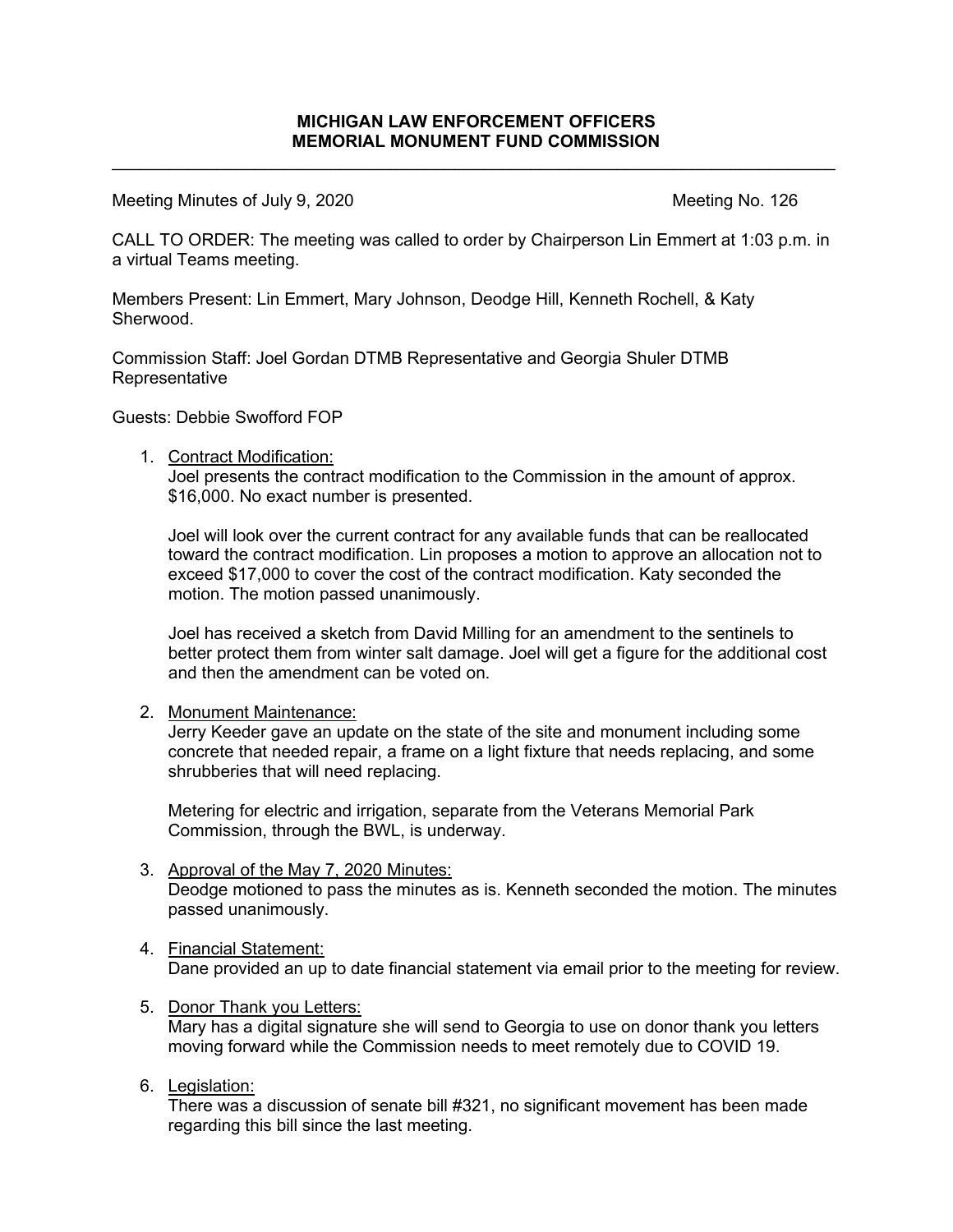## 7. Appointment Terms:

Lin & Kenneth have not asked to be reappointed but will serve of the Commission until proper replacements are appointed. Mary, Katy, & Deodge have applied for reappointment.

## 8. Fundraising:

The fundraising goal for 2020 will most likely be amended.

It does not look like the Commission will move forward on the MLEOM 5K for 2020 at this time.

Cops On A Run is cancelled for 2020.

Meeting adjourned at 1:47p.m.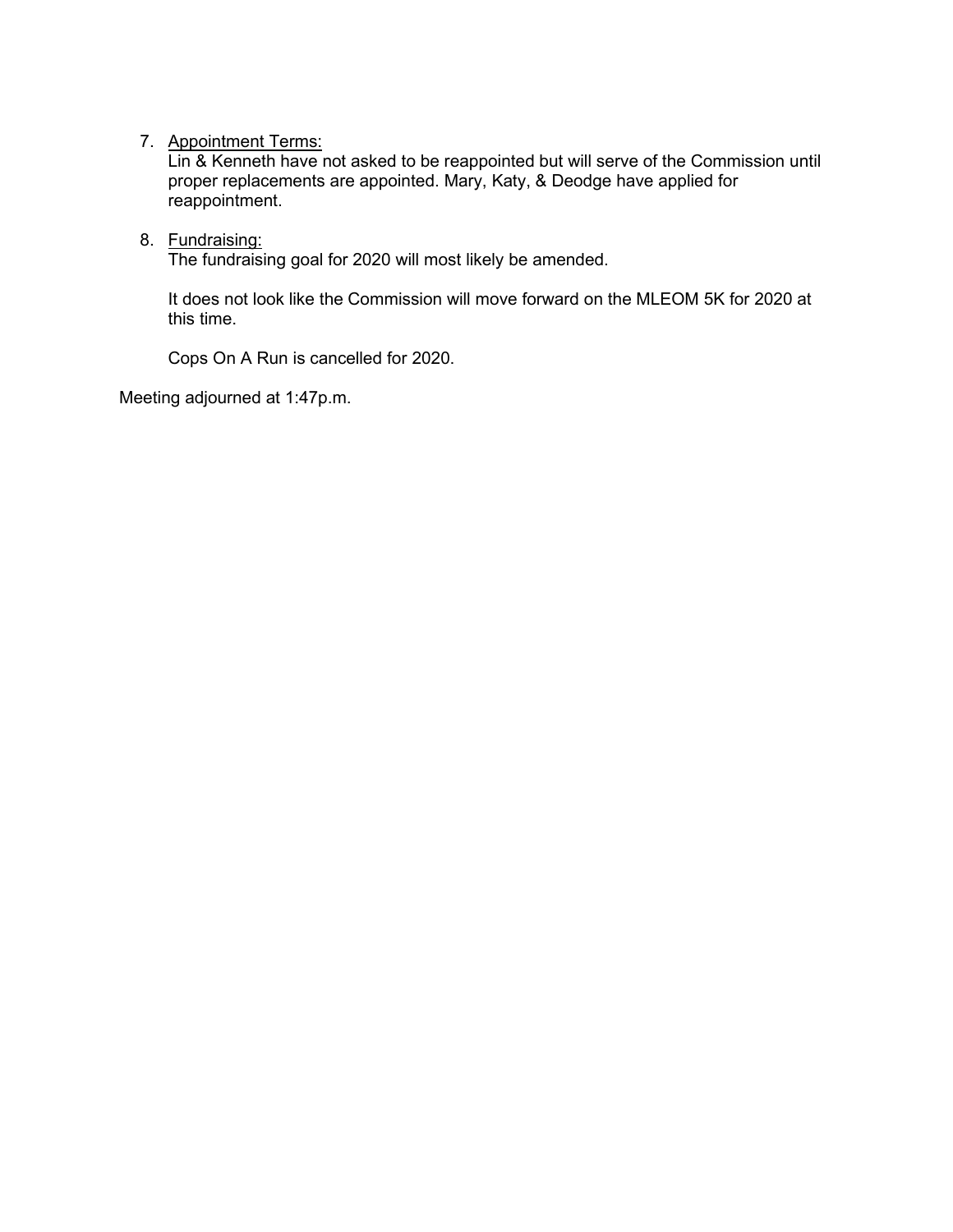$\_$  , and the set of the set of the set of the set of the set of the set of the set of the set of the set of the set of the set of the set of the set of the set of the set of the set of the set of the set of the set of th

Meeting Minutes of August 6, 2020 Meeting No. 127

CALL TO ORDER: The meeting was called to order by Chairperson Lin Emmert at 1:01 p.m. in a virtual Teams meeting.

Members Present: Lin Emmert, Mary Johnson, Deodge Hill, Kenneth Rochell, & Katy Sherwood.

Commission Staff: Joel Gordan DTMB Representative and Georgia Shuler DTMB Representative.

Guests: Debbie Swofford FOP, Jerry Keeder and Brent West of the SOM, Building Operations Division.

1. Memorial Monument/Contract:

A replacement for a damaged light fixture will be received and replaced in mid-September.

Joel present the Commission with options in terms of adding names and the construction contract or a maintenance contract.

Lin recommends gathering additional information and revisiting this topic at the next meeting.

Jerry opened a discussion with the Commission about how changes in their structure or contract could affect maintenance payments.

The Commission thanks Jerry's team for cleaning up staining on one of the sentinels.

The Grounds crew followed-up on the weeding request for the monument.

2. Sentinel Base Covers:

Joel will get the drawing of the proposed change to Lin. Joel estimated the cost at a couple thousand dollars, but the Commission is waiting to receive hard figures. The Commission can vote on the change once all the information is received.

3. Financial Statement:

Dane provided an up to date financial statement via email prior to the meeting for review.

Dane explained the financial implications of rolling open orders into the new year.

4. Meeting Minutes:

Mary motioned to approve the meeting minutes as is. Bryant seconded the motion. The minutes passed unanimously.

5. Additional Names to be Added to Memorial:

The Commission looked at proposed names to be added and discussed a timeline for those additions.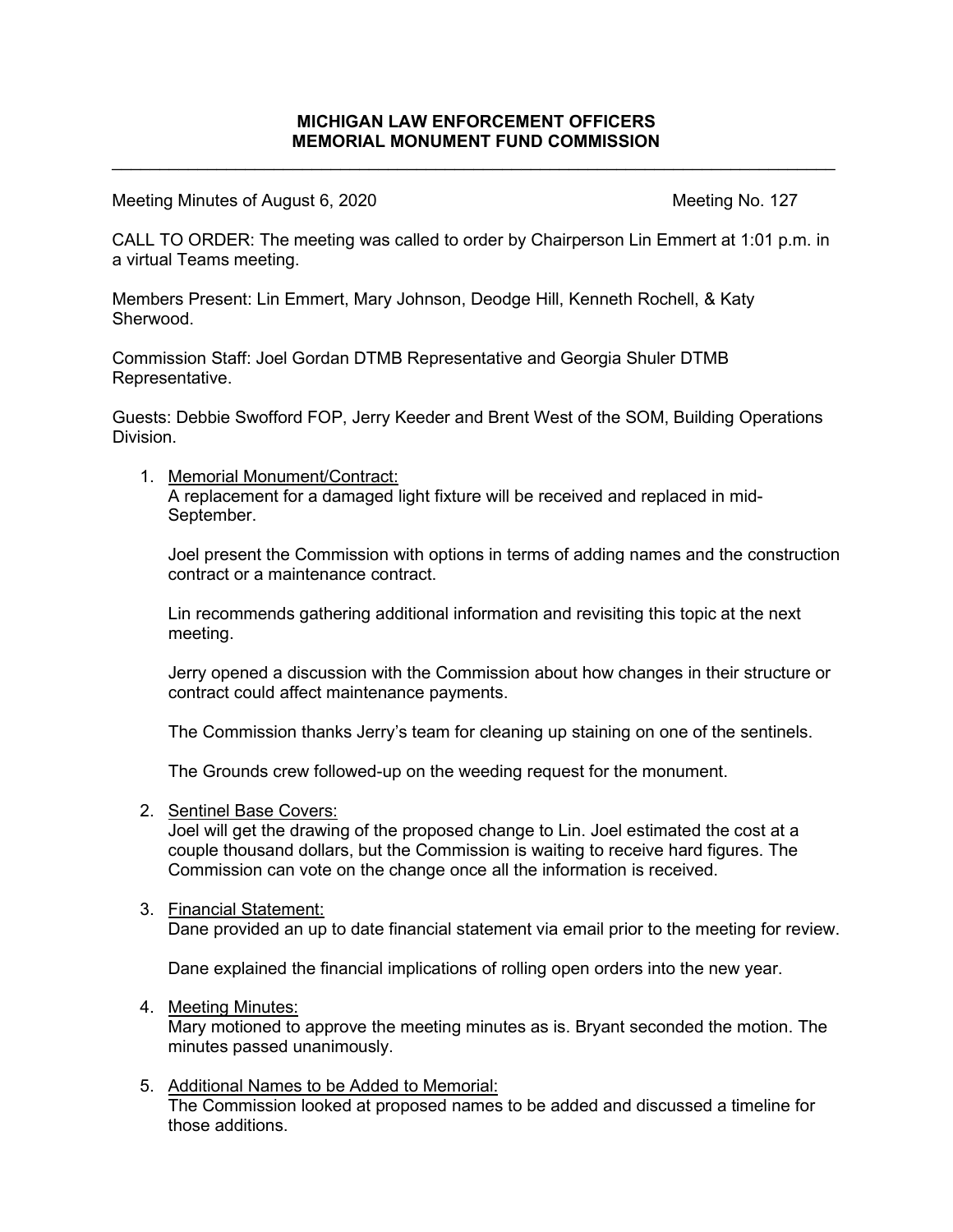Bonnie indicated to Lin that once the names have been vetted it would take the firm approx. a month to complete the process.

The Commission will need to decide if they want to pay for a blank panel to be put in place of the sentinel that will receive additional names, while the work is being completed.

The voting members discussed options for the process and timeline of adding names including COVID-19 considerations.

At this time, the Commission estimates that they will have new names unveiled in May of 2021.

6. Memorial Mile Fundraiser:

Debbie lead a discussion of a virtual fundraiser opportunity. Packets will be mailed out to participants. The Commission plans to post photos of the participant packets to FB, the website, etc.

Meeting adjourned at 2:29p.m.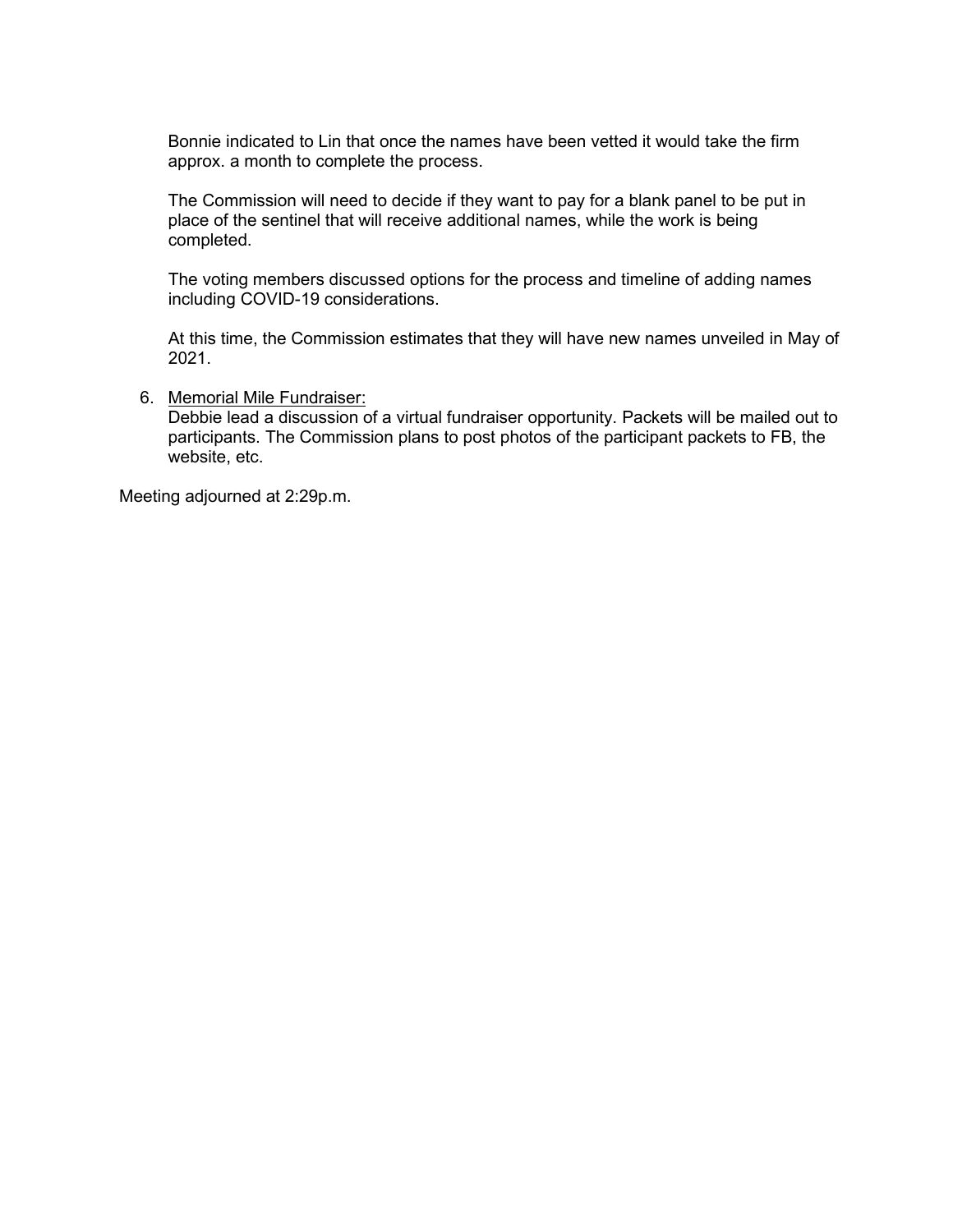$\_$  , and the set of the set of the set of the set of the set of the set of the set of the set of the set of the set of the set of the set of the set of the set of the set of the set of the set of the set of the set of th

Meeting Minutes of September 3, 2020 Meeting No. 128

CALL TO ORDER: The meeting was called to order by Chairperson Lin Emmert at 1:03 p.m. in a virtual Teams meeting.

Members Present: Lin Emmert, Mary Johnson, Deodge Hill, Kenneth Rochell, & Katy Sherwood

Commission Staff: Joel Gordan DTMB Representative, Georgia Shuler DTMB Representative, and Dane Hengesbach DTMB Representative

Guests: Debbie Swofford FOP, Alex Cousineau DTMB, Brian Boehm DTMB, Lydia Amaya, Bill Luebs MSP, Undersheriff Chuck Heit with the Berrien County Sheriff's Office, and Kathy Brown MICOPS

### 1. Motion on Public Comments

Lin informed the Commission that she had been advised that three minutes for public comment, per person who wishes to make public comment, is standard. Also, that commission members in their role, are to listen to, but refrain from direct responses, to public comments.

Lin motioned to approve giving three minutes per individual who wishes to make public comment. Katy seconded the motion.

Mary motioned to approve giving five minutes per individual who wishes to make public comment. Katy seconded the motion. Mary, Katy, and Kenneth voted to approve the motion. Lin voted nay. The motion passed.

#### 2. Memorial Monument/Contract:

1st year warranty walk through has been completed and issues have been addressed. New light fixture has been received. Joel will verify installation.

Joel is continuing to look into a Plexiglass-like protective covering to put around the base of the sentinels to protect them against salt. Lin emailed a drawing of the salt shields that David and Joel recommend for protecting the sentinels. The Commissioners were in favor of purchasing those at an approximate cost of \$8,000.

Joel suggested using an ISID contractor to address short term maintenance needs. He also recommended revising the current MOP to add \$24,000 for the sentinel covers and some short-term maintenance.

Mary motioned for approval to fund a MOP revision not to exceed \$24,000. Ken seconded. The motion passed unanimously.

#### 3. Security Cameras

The Commission would prefer to have two or three cameras. Three locations are being considered on the Michigan Library and Historical Center, Hannah Building, or Hall of Justice.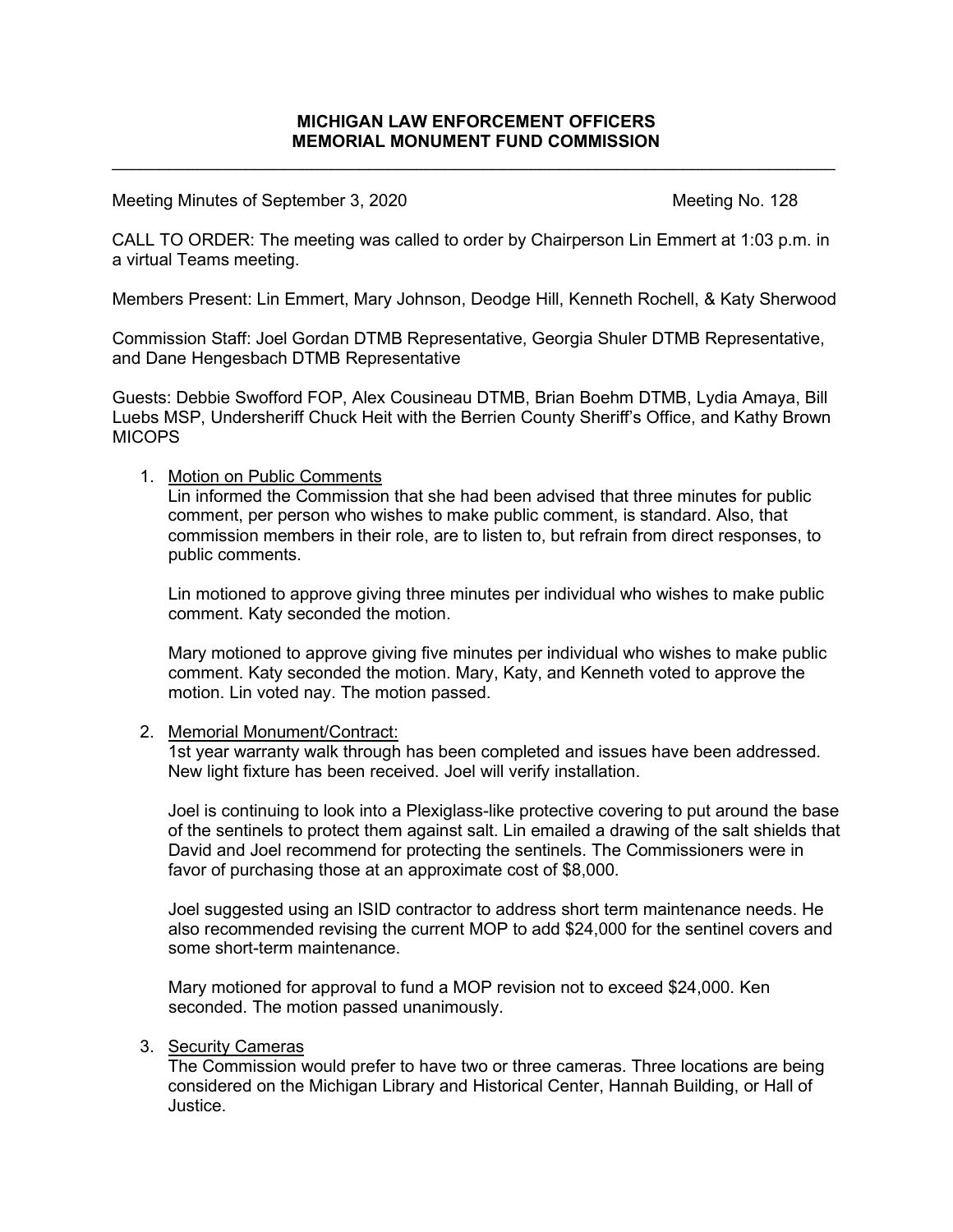Hall of Justice location would have a better view of the west side of the memorial but would only be monitored during business hours by HOJ security.

Location considerations and cost need to be re-evaluated.

4. Minutes

Deodge motioned to pass the minutes as is. Kenneth seconded the motion. The motion passed unanimously.

5. Financial Statement:

Dane provided an up to date financial statement. There has been minimal activity since the previous month.

6. Signage

Mary suggested posting signage at the entrances for the monument pointing visitors to an online resource that identifies the name location of fallen officers. Logistics and costs for this would need to be determined.

7. Additional Names to be Added to the Memorial: The Commission reviewed names to be added to the memorial.

Lin suggested appointing a sub-committee to review names. Lin asked Katy and Deodge if they would volunteer. Katy and Deodge accepted.

Katy's contact information will need to be added to the 'submit an officer' portion of the website.

8. Memorial Mile Fundraiser:

Seventy-four participants have registered and paid. Twenty-five more race packets need to be sent out.

The deadline was extended until the end of September.

9. Chaplain Replacement

Debbie recommended candidates to replace Kenneth.

Mary announced her resignation. She thanked members of the commission for allowing her to be a part of such a great organization and spoke about how much she's enjoyed her time working with the group and her experience helping bring the memorial to fruition. Mary will remain serving until she has a replacement.

#### 10. Public Comment

Summation of Public Comment #1: Undersheriff Chuck Heit with the Berrien County Sherriff's Office

- Chuck Heit said he wanted to speak today in order to represent two Berrien County court officials who do not currently meet the MCOLES criteria for name placement on the MLEOM Monument
- Sheriff Chuck Heit expressed an interest in having the MLEOM Monument mirror the more broadly inclusive National Law Enforcement Officers Memorial guidelines
- Sheriff Chuck Heit explained that he has been working with legislators to propose changes to the criteria for the MLEOM Monument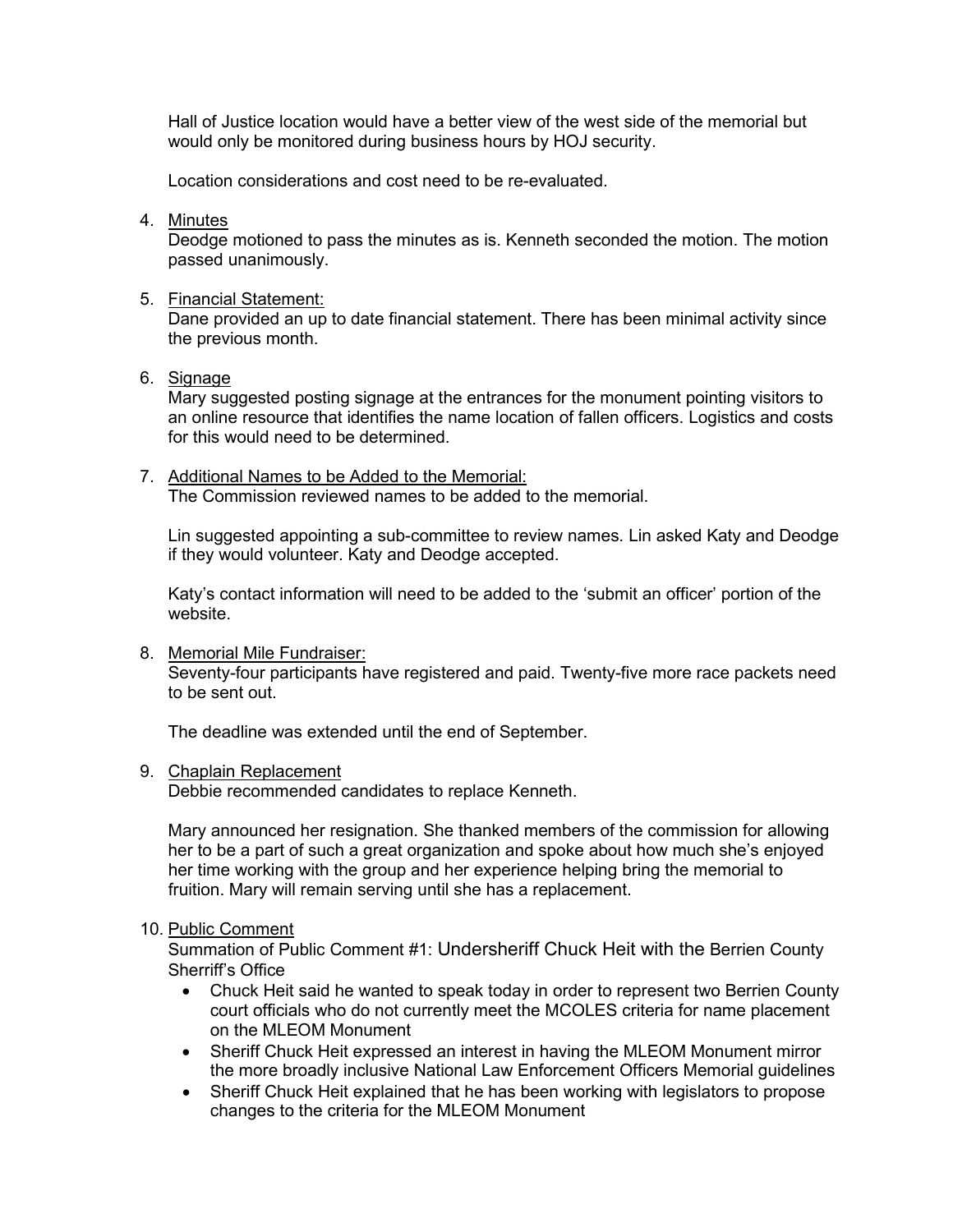Summation of Public Comment #2: Kathy Brown with MICOPS

- Kathy extend condolences to the family of Corporal Bryant Searcy of the Wayne County Sheriff's Office who was killed in the line of duty on September 2, 2020.
- Kathy recognized the commission members for closely following HB 5494 as required by the law and stated that the commission members do not decide the statute that governs them and placement on the memorial

Meeting was adjourned at 2:25 p.m.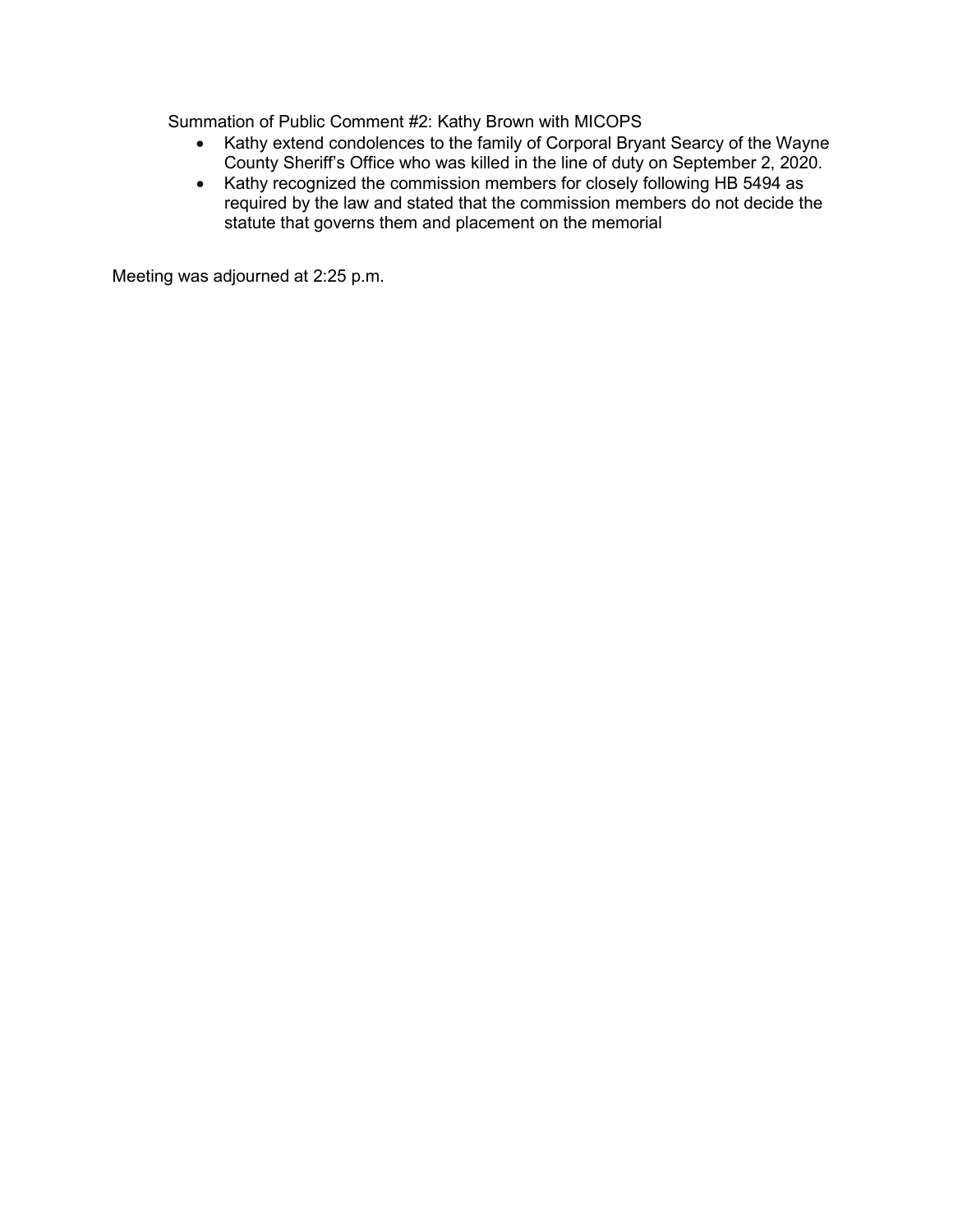$\mathcal{L}_\mathcal{L} = \{ \mathcal{L}_\mathcal{L} = \{ \mathcal{L}_\mathcal{L} = \{ \mathcal{L}_\mathcal{L} = \{ \mathcal{L}_\mathcal{L} = \{ \mathcal{L}_\mathcal{L} = \{ \mathcal{L}_\mathcal{L} = \{ \mathcal{L}_\mathcal{L} = \{ \mathcal{L}_\mathcal{L} = \{ \mathcal{L}_\mathcal{L} = \{ \mathcal{L}_\mathcal{L} = \{ \mathcal{L}_\mathcal{L} = \{ \mathcal{L}_\mathcal{L} = \{ \mathcal{L}_\mathcal{L} = \{ \mathcal{L}_\mathcal{$ 

Meeting Minutes of October 1, 2020 Meeting No. 129

CALL TO ORDER: The meeting was called to order by Chairperson Lin Emmert at 1:04 p.m. in a virtual Teams meeting.

Members Present: Lin Emmert, Mary Johnson, Deodge Hill, Bryant Osikowicz, and Ronald **Griffin** 

Commission Staff: Joel Gordan DTMB Representative, Georgia Shuler DTMB Representative, and Dane Hengesbach DTMB Representative

Guests: Lydia Amaya

1. Roll Call:

Lin will send information about the Commission members and roles to the newest member, Ronald Griffin.

- 2. Approval of the September 3, 2020 Minutes: Lin motioned to approve the minutes as is. Ronald seconded the motion. The motion passed unanimously.
- 3. Memorial Construction Update: Joel suggested the Commission discuss how they want to define the project being under construction and when they will be able to close out the project.

Joel will check with Moore Trosper about their needs regarding the project bond and report back to the Commission.

Lin will speak to the FOP about the future of the Commission's structure.

Joel has reached out to Nowak & Fraus asking for a proposal for the sentinel guards. Joel will share the proposal once it has been received.

Jerry Keeder and Brent West from the SOM facilities team are to be invited to the next meeting to discuss current and projected maintenance and utility costs.

4. Financial Statement:

Dane provided an up-to-date financial statement.

The Commission is expecting a check from the Rollin M. Gerstacker Foundation for a fundraising match that occurred last year. Lin advised the group that John Szczubelek, former MLEOM Commission Chair, would be reaching out to the organization about the funds. Debbie Swofford is still expecting a check from the Detroit Tigers fundraising event.

### Memorial Flags:

Georgia asked the voting members what they would like the process to be for flags that have flown over the memorial. The State of Michigan facilities staff currently check the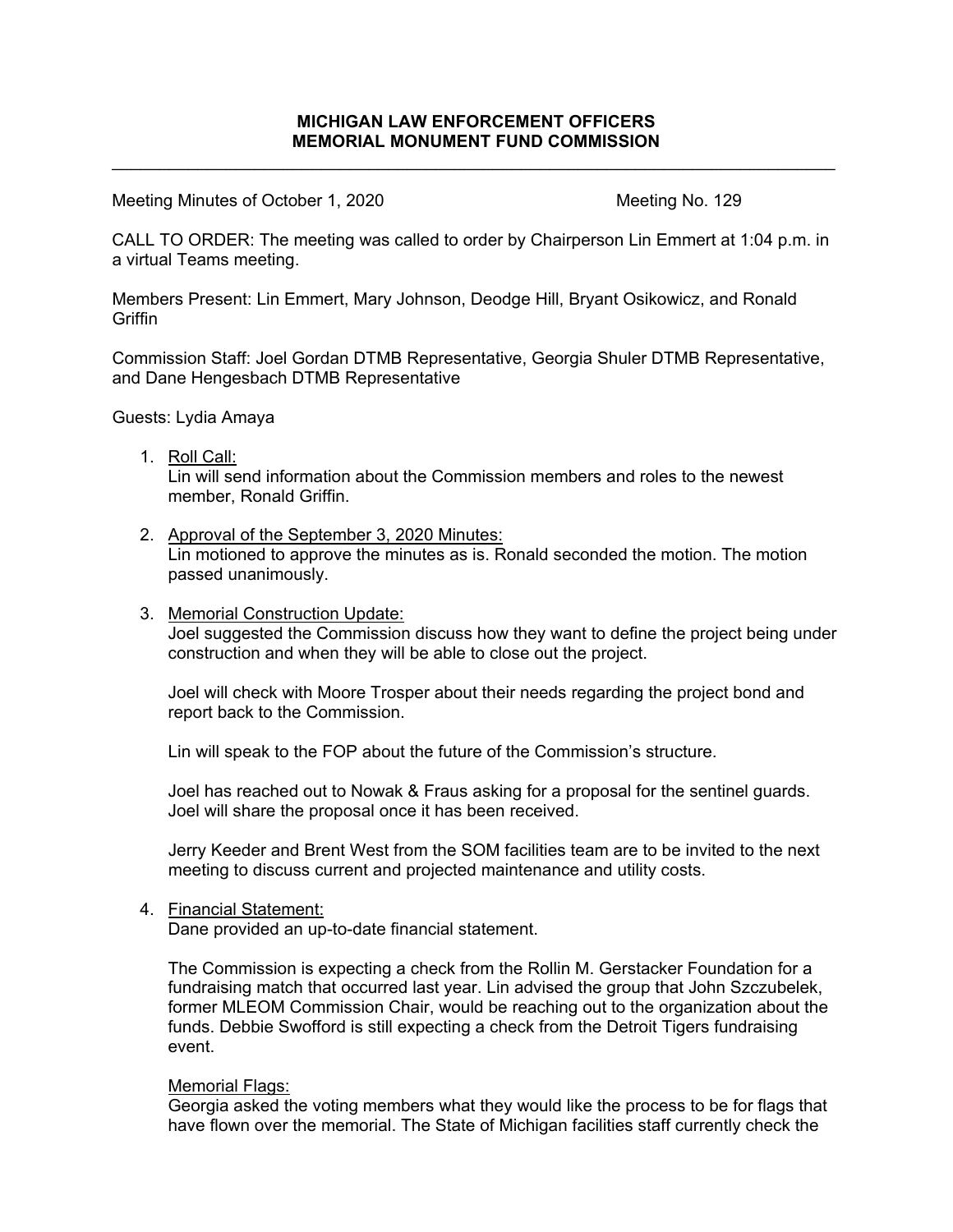flags weekly and replace them once they start to show signs of wear. The discussion included the possibility of presenting families of fallen officers with a flag. Presenting flags to donors who contribute to the memorial over a certain dollar amount. Or presenting the flags to members who have served on the Commission.

Mary will look up costs associated with honoring families with a flag and possible assistance with the raising and lowering of the flags.

The Commission members will continue the discussion at a later meeting.

### 5. Commission Appointments:

Lin welcomed Chaplin Ronald Griffin and invited him to introduce himself to the Commission.

Chaplin Ronald Griffin has worked as a Wayne County Chaplin who supports many law enforcement families through loss and other hardships associated with that vocation. Ronald also has many family members, active and retired, who have chosen to serve in law enforcement. He looks forward to learning about the monument and the Commission's work.

### 6. Resolution for Kenneth Rochelle:

Lin motioned for a resolution to honor Kenneth Rochelle's work as a member of the Commission, citing his many years of service. Mary also spoke about Kenneth's dedication to the Commission and invaluable contribution even during off-hours. Mary motioned to pass the resolution. Ronald Griffin seconded the motion. The resolution passed unanimously.

The motion will be included as an attachment with the minutes.

7. SB 321:

Lin shared about the current statue that governs the Commission and SB 321.

The Commission discussed possible changes to the monument and financial considerations if the bill passes.

8. Memorial Mile:

The virtual race will continue into October until the remaining registration packets are purchased.

## 9. Security Cameras:

This item has been tabled until November. The Commission is waiting on a quote.

## 10. Memorial Signage:

This agenda item has been tabled until November while more information on available options is gathered.

11. Special Thanks to DTMB Commission Representatives: Lin said a special thank you to the DTMB Representatives who have aided the Commission.

Meeting was adjourned at 2:04 p.m.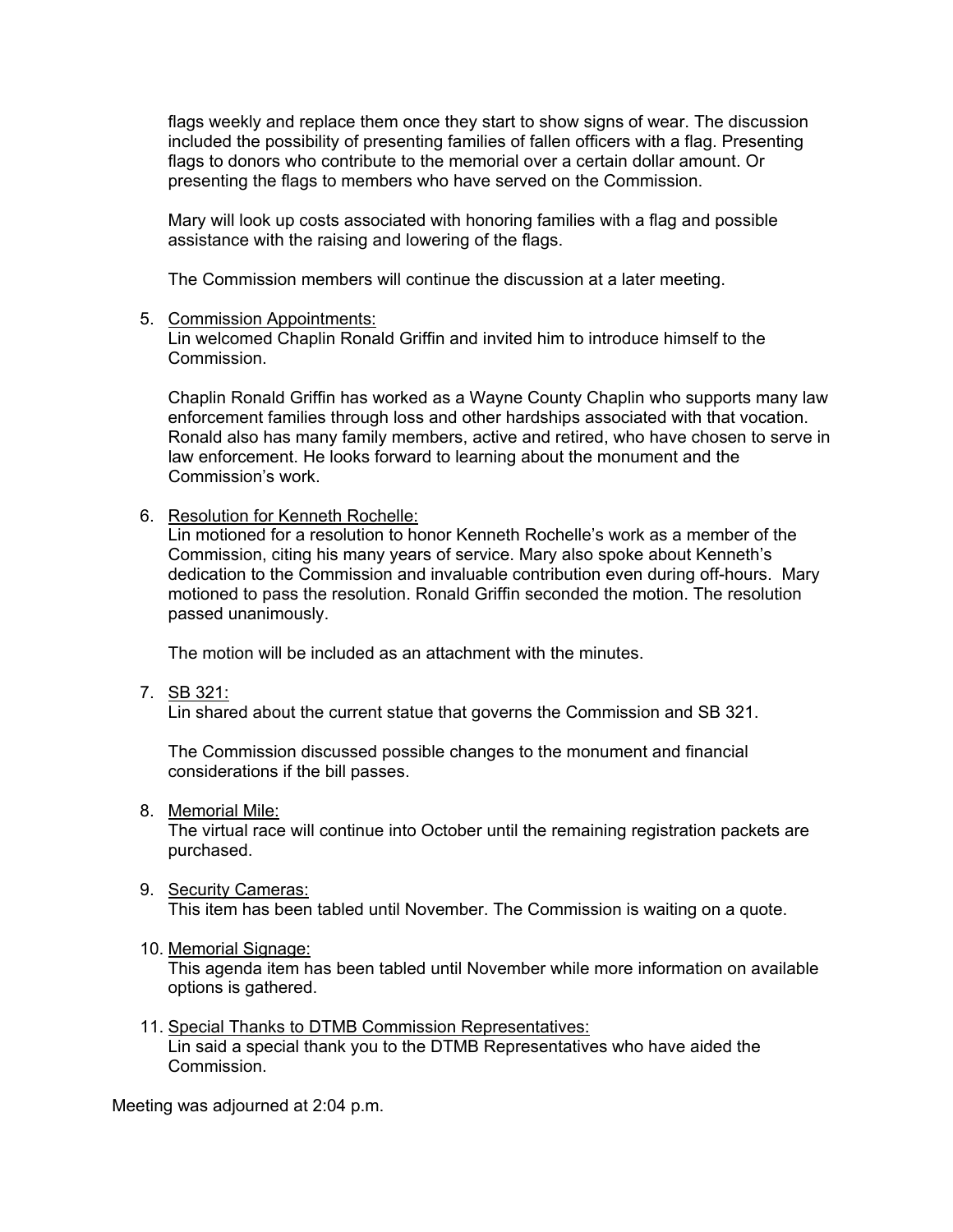$\mathcal{L}_\mathcal{L} = \{ \mathcal{L}_\mathcal{L} = \{ \mathcal{L}_\mathcal{L} = \{ \mathcal{L}_\mathcal{L} = \{ \mathcal{L}_\mathcal{L} = \{ \mathcal{L}_\mathcal{L} = \{ \mathcal{L}_\mathcal{L} = \{ \mathcal{L}_\mathcal{L} = \{ \mathcal{L}_\mathcal{L} = \{ \mathcal{L}_\mathcal{L} = \{ \mathcal{L}_\mathcal{L} = \{ \mathcal{L}_\mathcal{L} = \{ \mathcal{L}_\mathcal{L} = \{ \mathcal{L}_\mathcal{L} = \{ \mathcal{L}_\mathcal{$ 

Meeting Minutes of November 5, 2020 Meeting No. 130

CALL TO ORDER: The meeting was called to order by Chairperson Lin Emmert at 1:04 p.m. in a virtual Teams meeting.

Members Present: Lin Emmert, Mary Johnson, Katy Sherwood, and Ron Griffin

Commission Staff: Joel Gordan DTMB Representative and Georgia Shuler DTMB Representative

Guests: Lydia Amaya, Debbie Swofford FOP, Jerry Keeder from BOD & Brent West from BOD

- 1. Approval of the October 1, 2020 Minutes: Mary motioned to approve the minutes as is. Ron seconded the motion. The motion passed unanimously.
- 2. Memorial Construction Update & Sentinel Guards: Joel still has not received a quote on the sentinel guards. He will reach out to the firm after the meeting.

Joel advised Moore Trosper's contract is ready to be closed in the near future.

Joel asked if there is any update regarding MLEOM's statute. Lin advised that she will be speaking to the FOP about a way forward but there is nothing definite to report at this time.

Joel advises that there has been movement on the lighting that needs repair, but the work has not started at this point.

Jerry advises that a linear light in the walkway also needs repair. Moore Trosper is required to replace this light as part of the project punch list.

- 3. Maintenance & Utility Costs: Jerry advises that this has not yet been finalized.
- 4. Financial Statement:

Dane provided an up-to-date financial statement.

The Commission is expecting a check from the Rollin M. Gerstacker Foundation for a fundraising match that occurred last year. Lin advised the group that John Szczubelek, former MLEOM Commission Chair, would be reaching out to the organization about the funds. Debbie Swofford is still expecting a check from the Detroit Tigers fundraising event.

5. Fundraising:

Checks anticipated from the Gerstacker Foundation, The Michigan Police Unity Team, & The Blue Knights.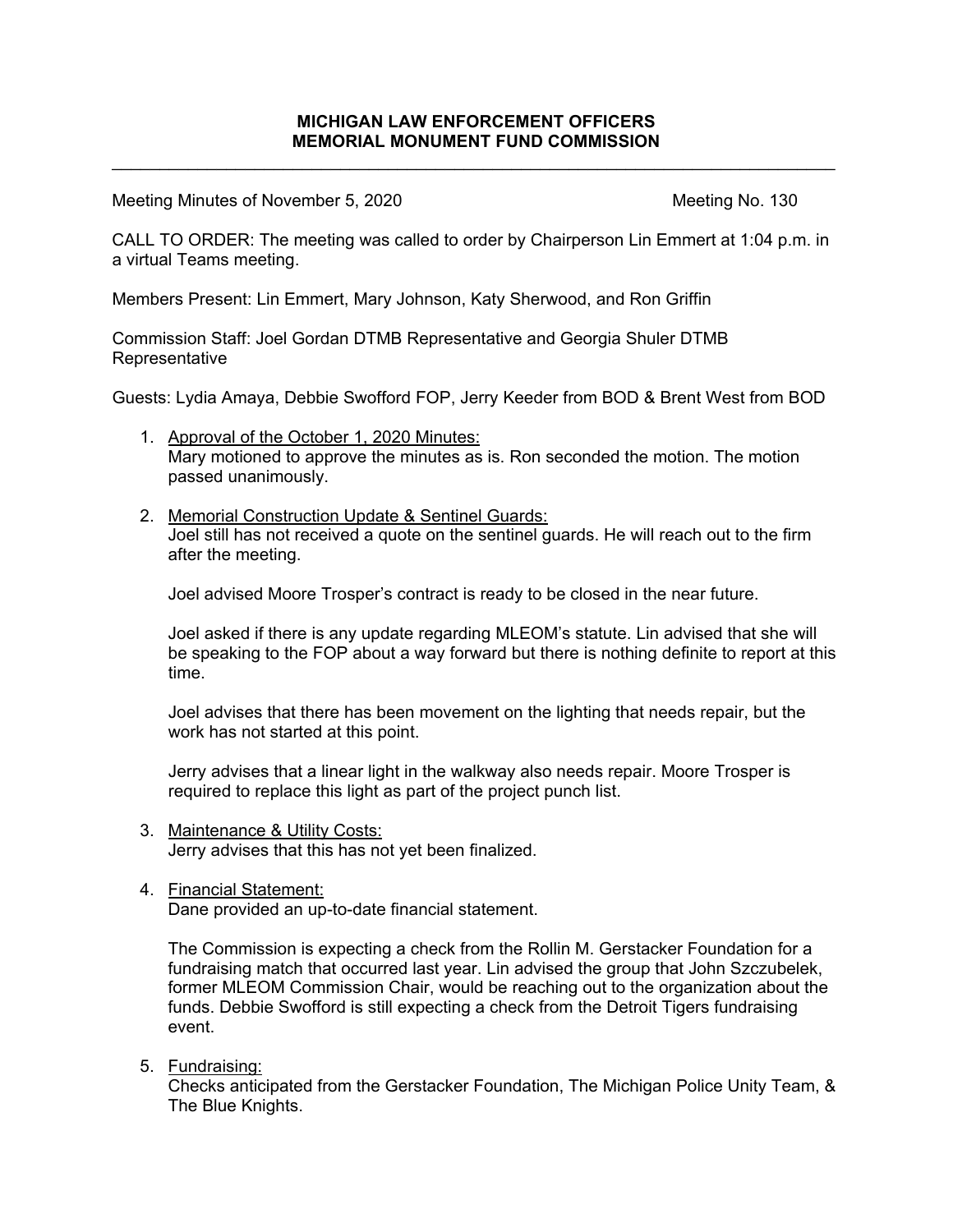Georgia to follow-up with Dane on why the Tigers check isn't reflected on the financial statement yet.

6. Appointments:

Recommendations have been made for Mary & Lin's successors. The Commission as a whole will be updated as soon as the voting members hear from the Governor's Appointments Office.

Once the other anticipated chair's are filled, Lin recommends filling the official roles within the commission.

#### 7. Memorial Signage:

No report as of yet. It's anticipated that this topic will be covered in the next meeting.

### 8. Memorial Flags:

Georgia will coordinate with Mary and Jerry to get the rotated flags to the MLEOM Commission.

#### 9. New Criteria for Officer Inclusion: PA 215 of 2020

The criteria has been changed for inclusion on the memorial to match the national monument's standards.

The website will need to be changed to reflect this change. Lin recommends looking up the Indiana website as a possible source of inspiration, Indianan also use the national memorial as their standard.

Debbie advises that usually all of the names to be honored will be completed by the end of the previous year but additional names can come out from national as they are approved even up to early May. She also advises that COVID-19 related deaths are planned for inclusion on the national wall.

## 10. Memorial Mile:

The online sales are officially over. When closed out on November  $1<sup>st</sup>$  the event had garnered 118 participants.

## 11. Security Cameras:

Jerry Advises working with the HOJ directly moving forward. HOJ is on its own security system and OIP would not be able to assist with that location.

Jerry to set up a follow-up meeting with her HOJ contact, Frank Mraz.

## 12. 2021 MLEOM Commission Meeting Dates:

The Commission will vote on these dates at the next meeting.

Meeting was adjourned at 2:02 p.m.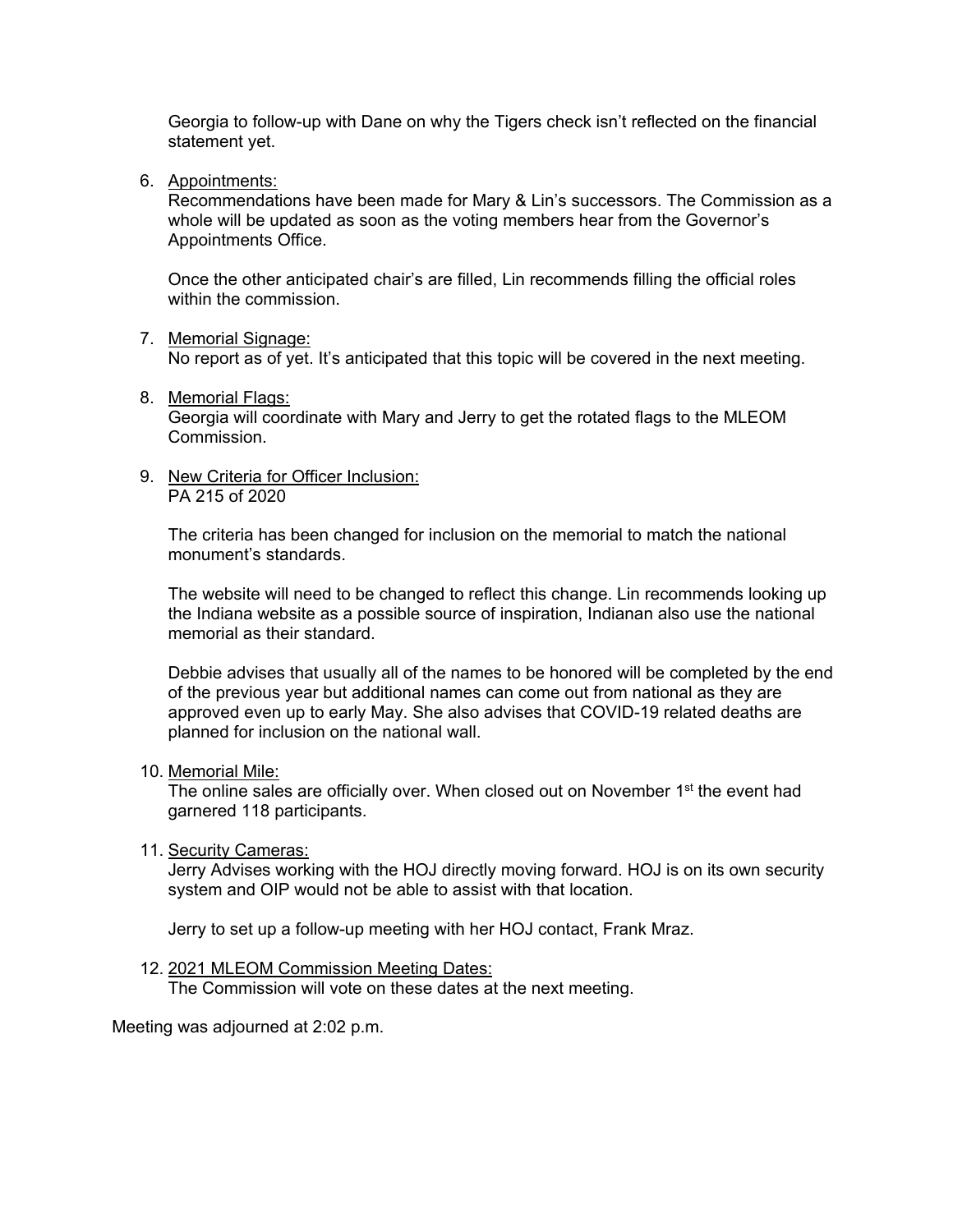$\_$  , and the set of the set of the set of the set of the set of the set of the set of the set of the set of the set of the set of the set of the set of the set of the set of the set of the set of the set of the set of th

Meeting Minutes of December 3, 2020 Meeting No. 131

CALL TO ORDER: The meeting was called to order by Chairperson Lin Emmert at 1:03 p.m. in a virtual Teams meeting.

Members Present: Lin Emmert, Bryant Osikowicz, Mary Johnson, Katy Sherwood, and Deodge Hill

Commission Staff: Joel Gordan DTMB Representative, Dane Hengesbach, and Georgia Shuler DTMB Representative

Guests: Lydia Amaya, Debbie Swofford FOP, Jerry Keeder from BOD & Brent West from BOD

- 1. Approval of the November 5, 2020 Minutes: Katy moved to approve the minutes as is. Mary seconded the motioned. The motion passed unanimously.
- 2. Security Camera

Jerry reported that Frank Mraz has said he will honor the discussion with his predecessor for the memorial security camera, charging the Commission only for the costs of any needed maintenance, without an ongoing/monthly service fee. Honeywell can provide the camera and perform the installation for around \$5,500.

Frank Mraz would be able to provide video when requested at no additional expense. The camera would be solely dedicated for the memorial. Two camera models were examined. There was an additional cost of \$150 for a superior zoom lens. Jerry recommended the higher quality camera for the price and the rough estimate provided at \$5,500 assumed the higher quality device.

Honeywell has not yet set a proposed install date.

Jerry could facilitate a letter of understanding between HOJ, DTMB, and the Commission.

Bryant asked to have a proposed letter of understanding prepared for the next meeting.

Mary proposed a motion to allow Bryant to approve the camera purchase, as long as the letter and other circumstances meet with his approval and meet the expectations of a Commission approved not-to-exceed-amount in the interest of expediting the camera approval. There are several Commission positions changing hands and the desire is to not leave this work unfinished before the changeover. Katy seconded the motion. The motion passed unanimously.

3. Memorial Construction Update & Sentinel Guards: Joel proposed an ISID could be set up to have Moore Trosper finish up remaining work.

Joel made suggestions to the Commission about alternate panels or placeholders that could occupy the space of the panels while the new etchings occur.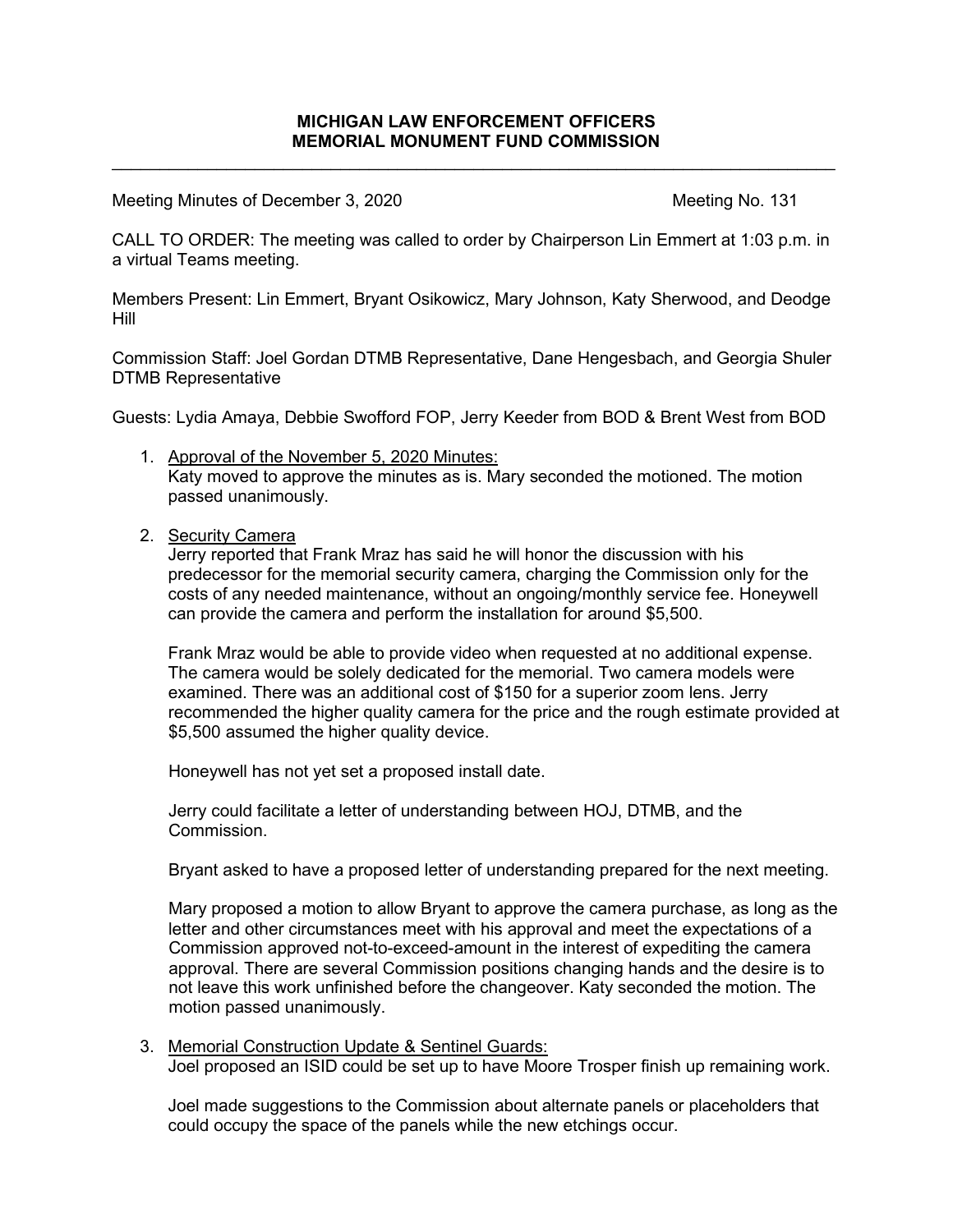Georgia and Jerry are asked to see if BOD has space to accommodate the alternate panels or placeholders when not in use.

Mary noted an issue with the clear portion of the panels. She will send out a photo of the issue so it can be addressed. Brent will check on the panels' status and update the Commission.

#### 4. Financial Statement:

Dane provided an up-to-date financial statement.

Dane allocated 10K to cover annual utilities for the monument. Jerry said BOD will provide statements on maintenance costs. There is not much preventative maintenance required at this point since the monument is still relatively new. Maintenance costs are predicted to be mostly be lawn care related.

#### 5. Names to be Honored:

Lin has spoken to Bonnie, one of the architects who assisted with the monument construction, and Bonnie advised the cost of removing the panels and engraving, then returning them, would cost approximately 6-8K, per panel. It was proposed that the 4 panels with the most space available be removed in order to accommodate the names.

Lin shared a draft list of the names to be included. At the time there 46 names. Mary agreed to set up a subcommittee of volunteers who can review the list for accuracy as well as any other names that will need consideration. Debbie, Deodge, Bryant and Katy volunteer to join the subcommittee.

#### 6. Donors:

The Blue Knights need to be honored on the donor wall. Debbie will look into how they would like their name displayed.

MLEOM is still waiting on a donation from the Rollin M. Gerstacker Foundation.

#### 7. Appointments:

News is expected from the Governor's Appointments Office soon.

Lydia Amaya is a co-founder of Concerns of Police Survivors (COPS), a current member of the Michigan Chapter. She has been appointed to represent the Michigan State Troopers and she is a survivor of her husband who was killed in the line of duty 4 and  $\frac{1}{2}$ months after they were married. Lydia is looking forward to meeting the Commission.

Larry Garner is the FOP nomination to replace Lin. He is a captain with the Warren Police Department and a survivor of Chris Wooters, his brother-in-law.

Lin led a welcome to the new, anticipated members.

#### 8. Memorial Signage:

Mary is looking into low-cost signage options to help families find their officer. She proposes possibly a plaque or garden, stake-style, sign.

The Commission also discussed sharing directions on the website with signage at the memorial directing visitors to the website for help finding their officer.